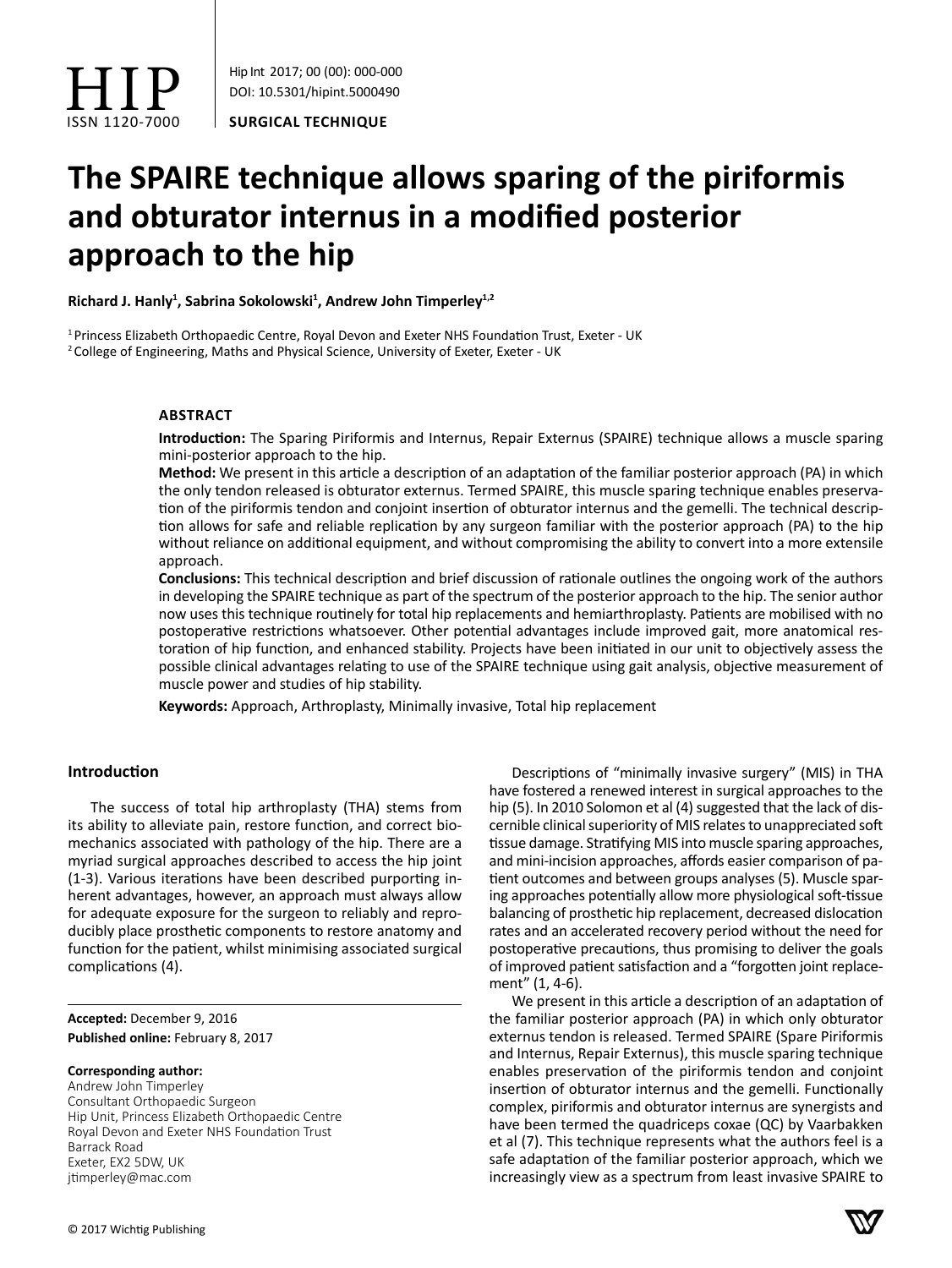

B

**Fig. 1 -** Patient position. The hip is supported in slightly greater than neutral abduction by the padded limb support indicated by the arrow.

**Fig. 2 -** Short external rotator (SER) and capsular exposure. (**A**) The line indicates the interval for capsular exposure between quadratus femoris (QF) and obturator internus (OI) with its conjoined gemelli. (**B**) The lines indicate the intended capsulotomy of the posterior capsule (PC) subjacent to the retracted quadriceps coxae.

maximally extensile inclusive of extended trochanteric osteotomy (ETO).

## **Method**

Additional equipment to that routinely used for posterior approach THA is not a necessity. The patient is positioned in the lateral decubitus position. The authors use sacral and iliac padded bolsters to allow for stable pelvic referencing.

A routine incision based on the posterolateral tip of the greater trochanter (GT) is made with conventional dissection through fascia lata and blunt splitting of gluteus maximus fibres. The posterolateral GT and posterior edge of gluteus medius are exposed by internal rotation of the hip by 15°-20°. The trochanteric bursa is incised as it overlies the posterior edge of the GT and soft tissues swept posteriorly with a swab to reveal the course of the short external rotators (SERs) as they traverse the posterior hip capsule. The sciatic nerve course is identifiable as a result of this manoeuvre and its position checked at all stages of acetabular preparation.

## *Exposure and dissection of posterior capsule*

At this point it is critical to identify the tendon of obturator internus (OI), and the trochanteric branch of the deep medial circumflex femoral artery (8). This vessel is cauterised as it runs anteriorly at the superior edge of quadratus femoris toward the cruciate anastomosis (8).

Dissection from inferior to superior is now carried out to define the plane between OI, the gemelli, and piriformis from the posterior capsule. At the posterior extent of this dissection, close to the rim of the acetabulum, the sciatic nerve must be protected. Abduction of the hip past the neutral position by lifting the knee (Fig. 1), de-tensions OI and piriformis to allow passage of a cobb elevator deep to the quadriceps coxae (Fig. 2A) thus dividing any capsular attachments (4, 7, 9). The terminal muscle fibres of inferior gemellus may optionally be sharply released from their insertion onto the conjoint tendon with obturator internus (Fig. 2A). If they are not released these inferior muscle fibres are likely to subsequently stretch and become detached.

A posterior capsulotomy is performed in an L-shape with a proximal oblique limb (at 10 o'clock for right hip, 2 o'clock for left hip) starting subjacent to the preserved QC tendons. The authors use Trethowan bone levers placed deep to the QC to protect and lever them superiorly (Fig. 2B). The capsule is released with long diathermy needle along the femoral neck with final release through labrum and capsule at the acetabular rim. By cutting from inside-out there is no danger to structures posterior to the acetabular rim. The distal longitudinal extension of the capsulotomy is raised as a musculocapsular flap with release of quadratus femoris (QF) and obturator externus (OE).

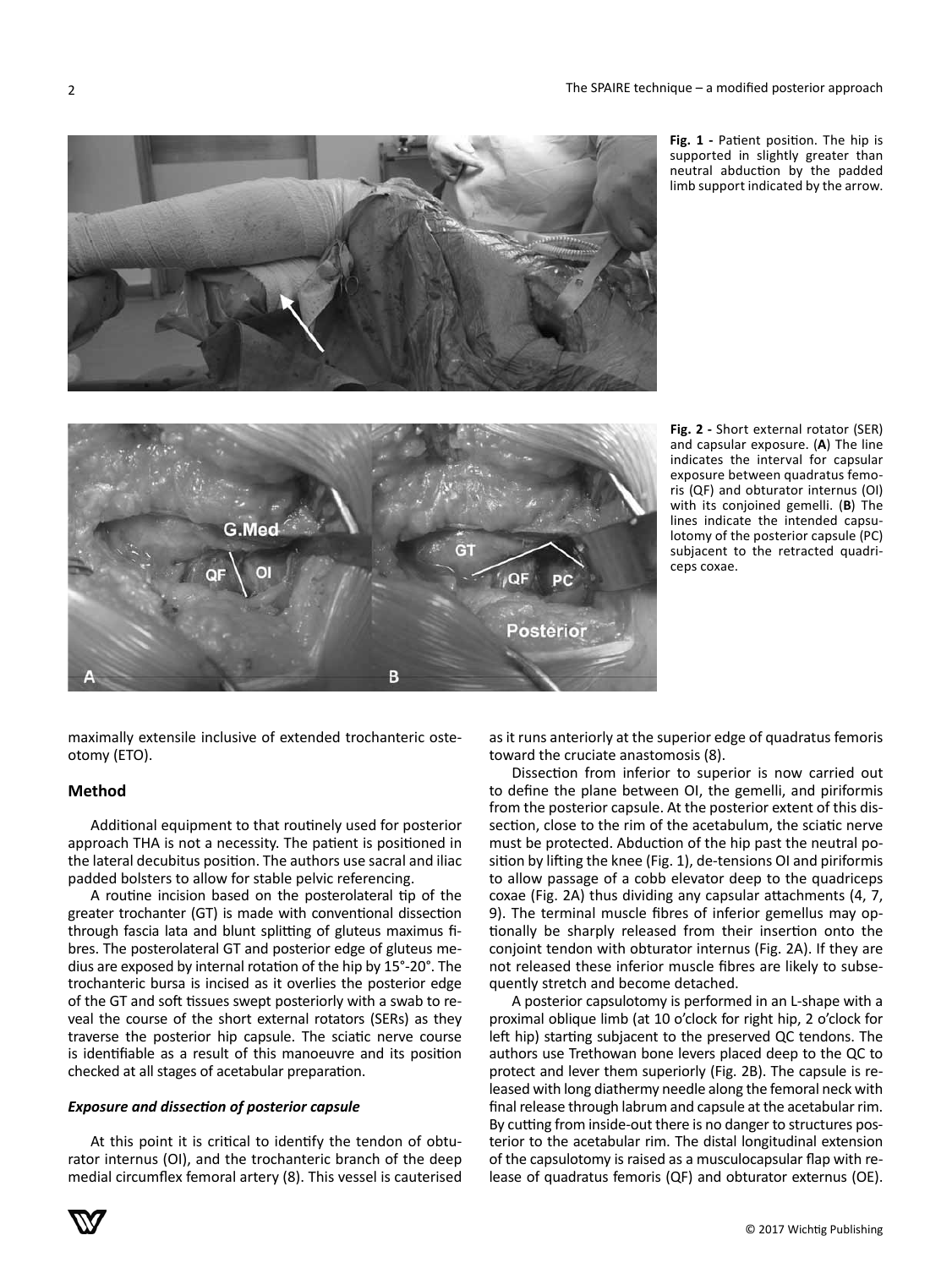

**Fig. 3 -** Acetabular exposure. (**A**) The posterior capsule (PC) and obturator externus tendon are secured with braided non-absorbable sutures indicated by the arrows. (**B**) The acetabulum is exposed in readiness for preparation with a clear view of the transverse acetabular ligament (TAL) and bony margin for anatomical referencing.

The authors use braided nonabsorbable stay sutures in the obturator externus and posterior capsule to optimise retraction of the posterior musculocapsular flap as demonstrated in Figure 3A. These sutures are utilised for the transosseous posterior repair at the conclusion of the procedure.

In patients with decreased femoral offset or coxa profunda, the authors have recognised a need for release of the proximal 1 cm to 1.5 cm of the femoral insertion of the gluteus maximus to allow posterior displacement, and thereby protection of the sciatic nerve during acetabular preparation. This step is best performed prior to initial dislocation if anticipated from preoperative planning.

#### *Soft tissue retraction to expose acetabulum*

Acetabular preparation follows initial dislocation by adducting and rotating the hip in a position of full flexion with femoral neck resection based on the preoperative template. Of note, the preservation of QC can make initial dislocation more difficult, and occasionally a neck cut in situ may be a safer option. To best visualise the acetabulum the thigh should be positioned in a position of between 45° and 60° of flexion and abducted to neutral. This is a key point of difference to the position of the limb in the standard posterior approach. The novel position of the limb, as demonstrated in Figure 1, takes the tension off both the abductor mechanism and QC (7). Rotation of the thigh in this position will have little effect on the lengthening of QC and can be safely adjusted to optimise visualisation of the acetabulum dependent on the individual anatomy (7). The authors have utilised an articulated limb positioning system attached to the rail of the operating table to simplify positioning, however this is not essential.

Superior acetabular rim exposure is optimised by the combination of selective release of the iliofemoral capsular condensation and/or excision of superior capsule. The authors use a cannulated pin (Exeter, Stryker) placed under QC and the abductors, hammered into the supra-acetabular ilium, to act as a retractor and facilitate cement penetration. The inferior capsule is released radially down onto the transverse acetabular ligament (TAL) to allow an inferior retractor to be placed immediately inferior to TAL. Finally, a deep, narrow, self-retaining retractor is positioned between the femur anteriorly and posterior capsular flap (Fig. 3B). If access to the



**Fig. 4 -** Femoral exposure. The insertion of the quadriceps coxae (QC) on the medial surface of the greater trochanter (GT) doesn't impede the intended posterolateral femoral entry point marked by the star.

acetabulum is tight it may be necessary to remove either the inferior retractor, the self-retaining retractor, or both during some parts of acetabular preparation and implant insertion. Acetabular preparation can now be achieved safely for the surgeon's preferred implant of choice.

#### *Preparation of the femur*

Femoral preparation is not impeded due to the insertion of the QC into the anterior aspect of the medial surface of the GT (4, 9-11). Should the morphology of the proximal femur or GT mean that establishment of a posterolateral entry point for broach insertion is obstructed, the posterior fibres of the QC insertion can be reflected from the inside of the GT safely as indicated in Figure 4. Fascial interconnections with the posterior capsule and more anterior terminal insertion of the conjoint tendon maintain the integrity of the musculotendinous complex and prevent retraction if partial reflection is necessitated

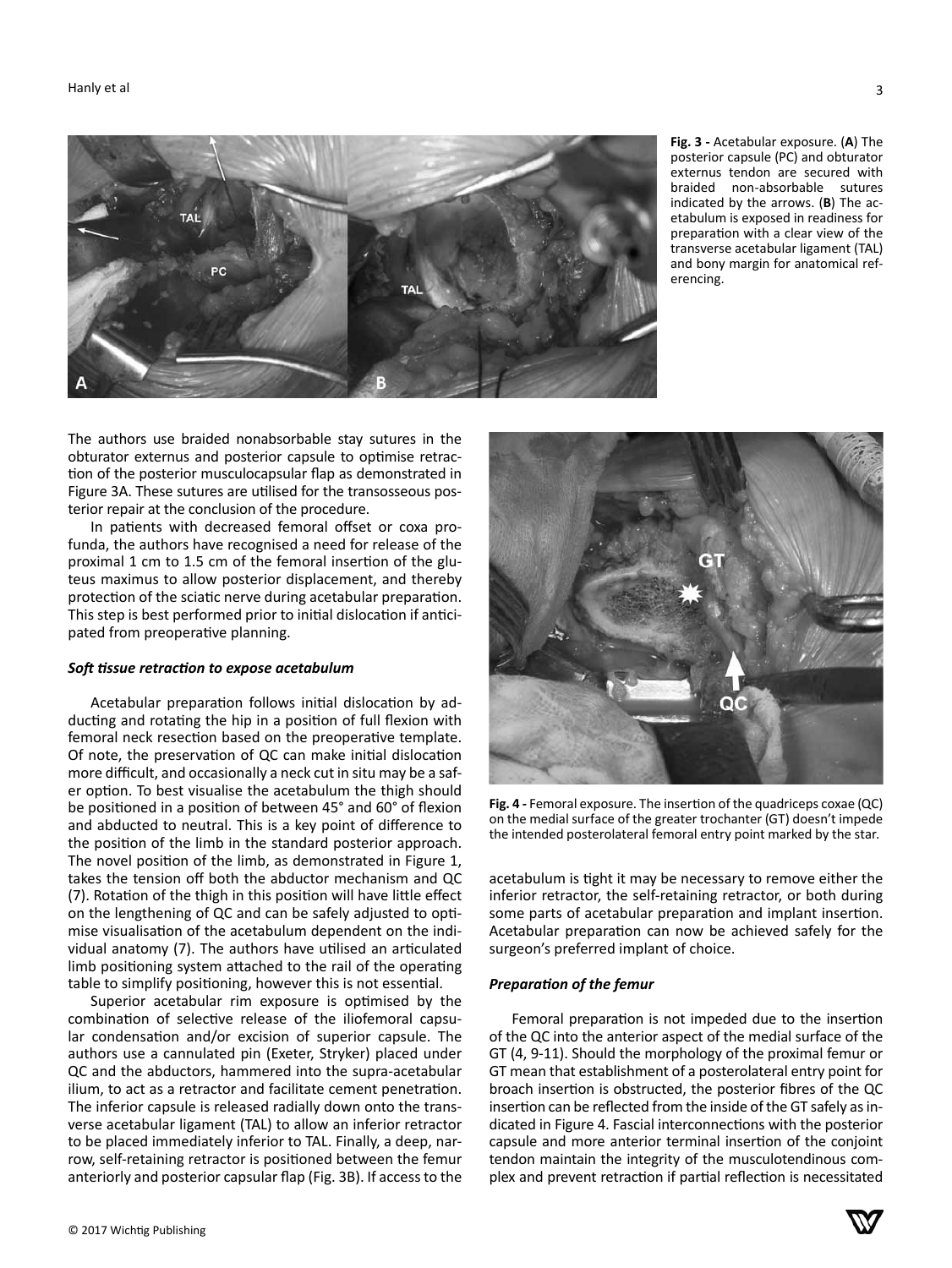4 The SPAIRE technique – a modified posterior approach



**Fig. 5 -** Trial reduction. Anatomical restoration of the centre of rotation (approximated by the arrow), underlying the retensioned intact obturator internus (OI) and superior gemellus (SG). Terminal fibres of the inferior gemellus were released in this case to aid exposure.

(4, 10). The authors use an Exeter V40 stem (Stryker) and have not found that component position or cementing technique is compromised with preservation of the QC. The technique for femoral preparation can be safely achieved for the surgeon's preferred implant of choice.

#### *Trial reduction*

At trial reduction, the prosthetic head is rotated beneath the QC tendon. It will be noted that the OI tendon traverses with an anatomically restored vector in relation to the centre of rotation of the hip (Fig. 5). Dislocation can often only be effected with a bone hook around the femoral neck and lateral and caudal traction indicative of the stability afforded with preservation of the QC complex. Adequacy of reconstruction of the offset of the joint will be obvious by the tightness of the QC and the length of the posterior capsular flap.

On final reduction, a transosseous repair of posterior capsule and OE into an anatomical position is carried out.

## **Discussion**

To have merit, technical advancement in THA must demonstrate a realistic improvement in the fundamental aims of the procedure to relieve pain, restore anatomy, and improve function. The SPAIRE technique represents the highest degree of muscle sparing achievable through a familiar posterior approach to the hip. Restoration of anatomy and function with the SPAIRE technique is enhanced by preservation of the quadriceps coxae which has a complex functional role in hip movement (7, 12). From primary THA to revision THA, this technique remains versatile, allowing for sequential releases to the point of ETO affording exposure from the posterior column of the innominate to the distal femur.

Contemporary analyses of tendinous insertion and lengthtension plots have elegantly given insight into form and function of these muscles (4, 7, 9-12). The piriformis tendon inserts superiorly on the medial surface of the greater trochanter with the most anterior point of its insertion between 42.1% and 76.9% of the total trochanteric AP distance (9-11). The conjoint tendon of the obturator internus and gemelli inserts inferior to that of piriformis, however, passes further anteriorly with its most anterior margin between 18.8% and 43.2% of the trochanteric AP distance (9-11). In contradistinction to the variability of the insertion of the QC, obturator externus is reported to reliably insert in the obturator fossa adjacent the junction of the posterior femoral neck and the medial surface of the greater trochanter (9-11). Minimal release of anatomical structures, whilst still safely affording adequate exposure to reliably place prosthetic components is the ideal scenario (4, 13). When release is necessitated, tendon repair should be made as near to the anatomical footprint as possible in order to optimise repair integrity and function (14). This can be reproducibly performed when repairing obturator externus due to its reliable insertion (9-11). Repair of the completely released QC using transosseous closure through the posterior edge of the GT represents a surrogate at best, and makes assessment of soft tissue tension when restoring lateral femoral offset potentially misleading due to diversion from the anatomical footprint.

The evidence that SERs act as primary movement generators has corrected previously held assumptions that they function as stabilisers, proprioceptive organs or vestigial capsular thickenings (7, 12). Vaarbakken et al (7) reported the QC as an extensor and abductor of the flexed hip with peak force generation between 90° and 60° of hip flexion. Further, their use of movement-lengthening curves reveals the lesser function of external rotation by QC converts to an internal rotation moment for piriformis at 65° degrees of flexion and for OI at 95° of flexion (7). Further discussion outlines the mechanical advantage that QC, with a 9% higher crosssectional area and more favourable angle of fibre pennation, holds over gluteus medius such that it might be the primary generator of abduction of the hip in 90° of flexion or higher (7). The clinical implication of this is threefold: (i) release of the QC de-functions an important synergist of hip extension and abduction with MRI identifiable atrophy (13); (ii) repair of such a release needs to be into an anatomical position, and subsequently there needs to be suitable protection to ensure integrity; (iii) preservation of QC potentiates enhanced rehabilitation programmes. Similar work by the same group demonstrated minimal capacity for external rotation generated by QF and OE, and that the primary function of OE was as a flexor and adductor of the extended hip with demonstrable muscle shortening in positions of increased flexion (12). The clinical caveat of this being that release and repair of the OE tendon will be relatively protected in positions of flexion and should have no impact on an enhanced recovery protocol. In adopting the SPAIRE technique, the authors ongoing work involves quantifying the functional differences associated with preservation or repair of the SERs using dynamometry and 3-D gait analysis.

The Direct Anterior Approach (DAA) has had a resurgence of interest and is touted as the archetypal muscle sparing and mini-incision approach. There is a growing body